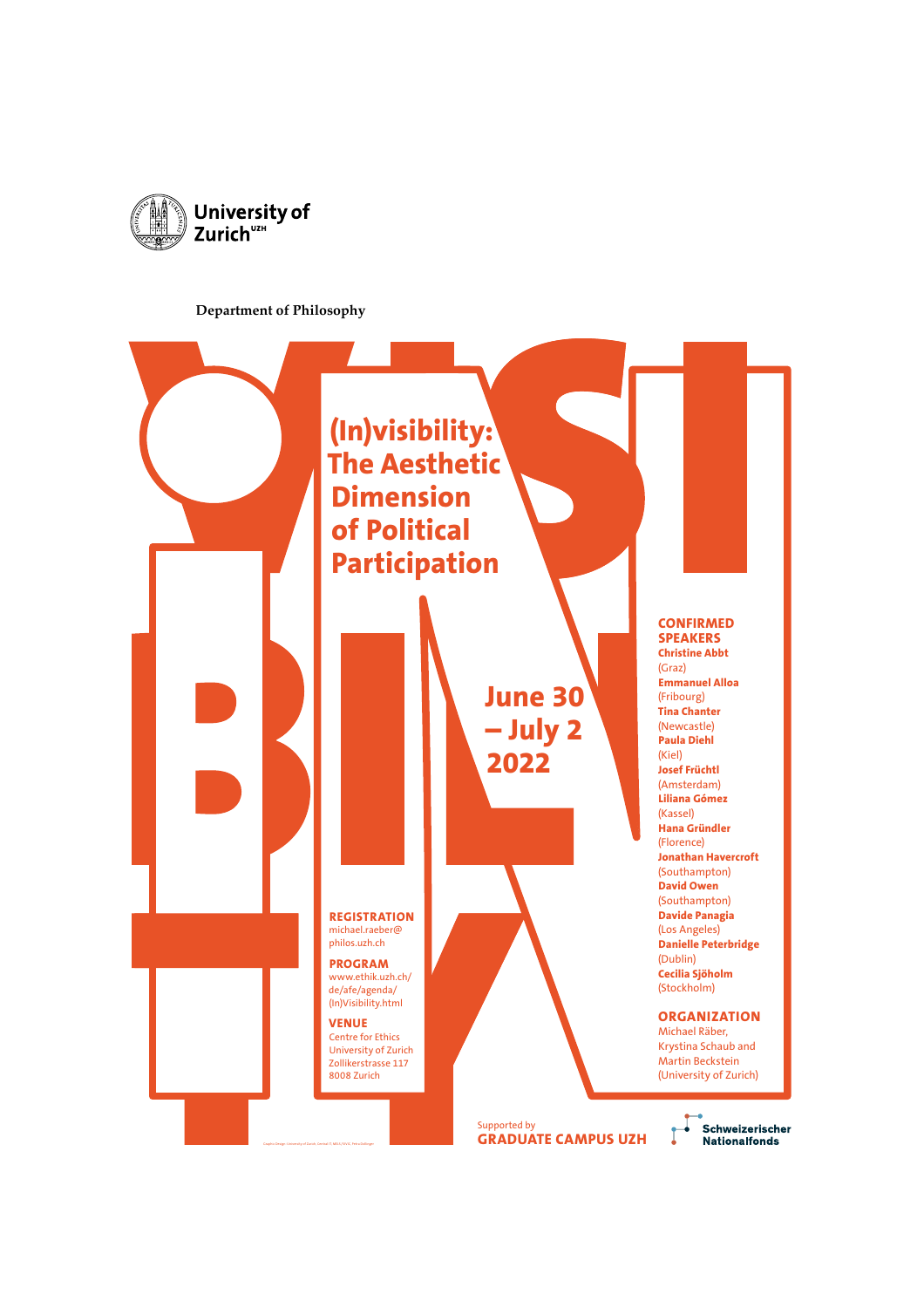## **(In)visibility: The aesthetic dimension of political participation**

30.6. – 2.7. 2022, University of Zurich, Zollikerstrasse 117, 8008 Zürich

#### **Registration**

The conference is open to all, and attendance is free but spaces for in-person attendance are very limited. Online participation via zoom is possible. A zoom link will be sent to those who register as online participants. To register (for in-person or online participation), send an email to: **michael.raeber@philos.uzh.ch**.

## **Organization**

**Michael Räber** (University of Zurich), and **Krystina Schaub (**University of Zurich) & **Martin Beckstein** (University of Zurich)

**Funded by:** Swiss National Science Foundation; Graduate Campus UZH; and Center for Ethics UZH

**Further information** is available here: https://www.ethik.uzh.ch/de/afe/agenda/(In)Visibility.html

## **Program**

Format: 30 minutes talk, 20 minutes  $q\mathcal{O}a$  for each presentation

# **Thursday June 30th**

*08:45 – 09.00 Coffee and croissants*

09.00– 09:30 Opening remarks and introduction: Michael Räber

#### **09:30 – 13:00 Session I**

*Chair:* Martin Beckstein

- 09:30 10:20 **Danielle Petherbridge** (University College Dublin) "When is One Recognizable? Invisibility and the 'Aesthetics' of Exclusion"
- 10:20 11:10 **Jonathan Havercroft** (University of Southampton) online: "A moving Image of Skepticism": Cavell on Film, Gender, and Gaslighting

*11:10 – 11:30 Coffee Break*

*Chair:* Michael Räber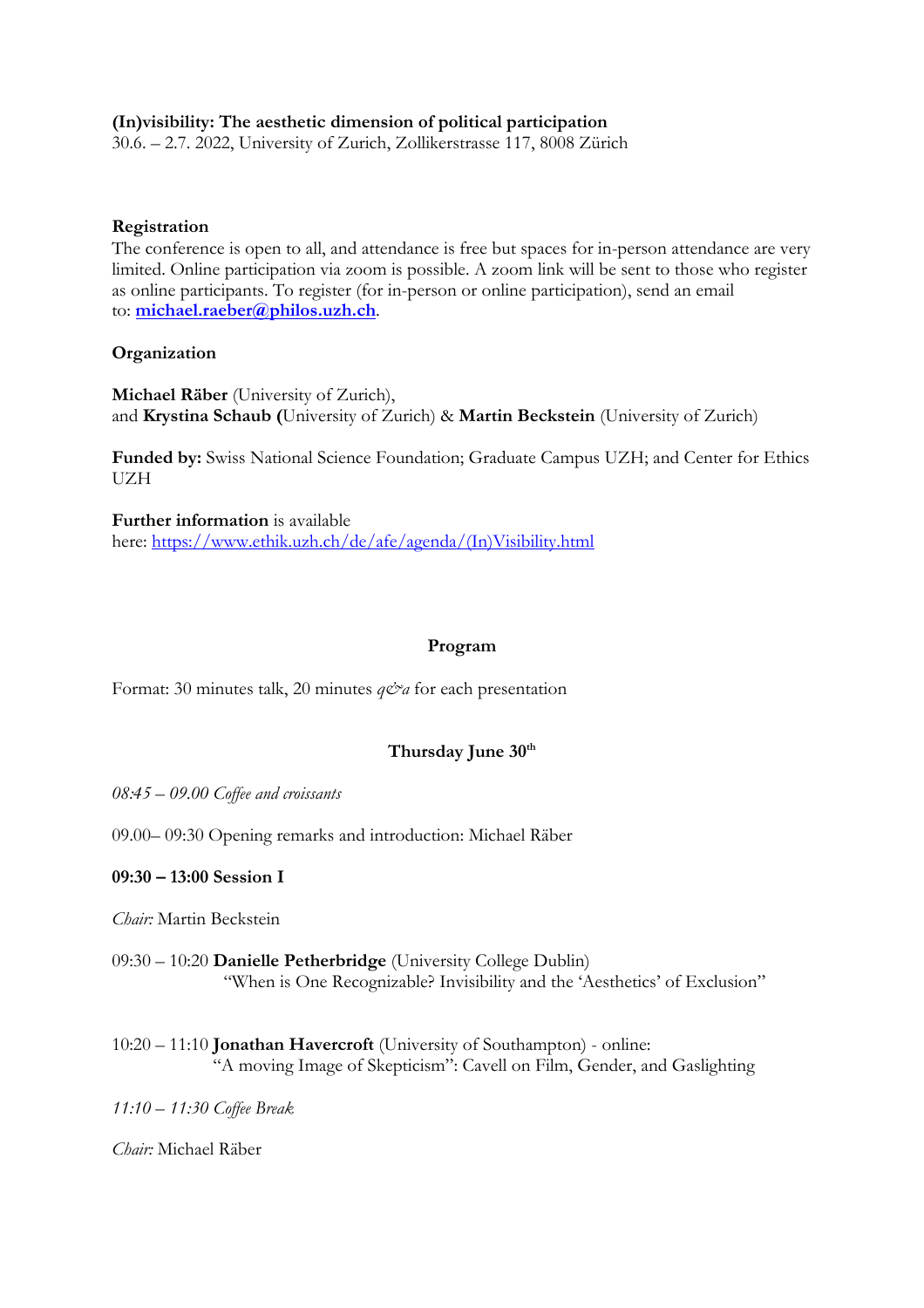#### 11:30 – 12:20 **Davide Panagia** (UCLA):

"#datapolitik and (In)visibility: On the Limits of the Surveillance Paradigm"

#### 12:20 – 13:10 **Divya Nadkarni** (University of Amsterdam):

"'No pictures of you anywhere … You were alive: poetic in/visibility as a ground for political plurality"

*13:10 – 14.30 Lunch break*

#### **14:30 – 17:00 Session II**

*Chair:* Kristina Schaub

14:30 – 15:20 **Nicole Miglio** (University of Milan): "Who is more visible? Abortion, rights, and political agency"

- 15:20 16:10 **Tanay Gandhi** (University of Southhampton) online: "The Dam and the *Bund*: Sublime orders of visibility and the possibilities of radical democratic counter-sublimity"
- 16:10 17:00 **Javier Burdman** (National University of San Martín, Buenos Aires, Argentina) online: "Democratic Politics between the Beautiful and the Sublime: Arendt's and Lyotard's Readings of Kant's Aesthetics"

## **Apéro (for speakers only)**

#### Friday July 1<sup>th</sup>

#### **09:30 – 13:10 Session III**

*Chair:* Krystina Schaub

- 09:30 10:20 **Natalia Botonaki** (University Carlos III de Madrid): "The right to be invisible: an exploration of invisibility in the context of social mobilization"
- 10:20 11:10 **Italo Alves** (Loyola University Chicago): "On Mass Dandyism: Disputing the Means of Aesthetic Self-Expression"

*11:10 – 11:30 Coffee Break*

*Chair:* Michael Räber

11:30 – 12:20 **David Owen** (University of Southampton) "Ways of (Not) Seeing: Honneth, Ranciere, Cavell and Theorizing (In)visibility"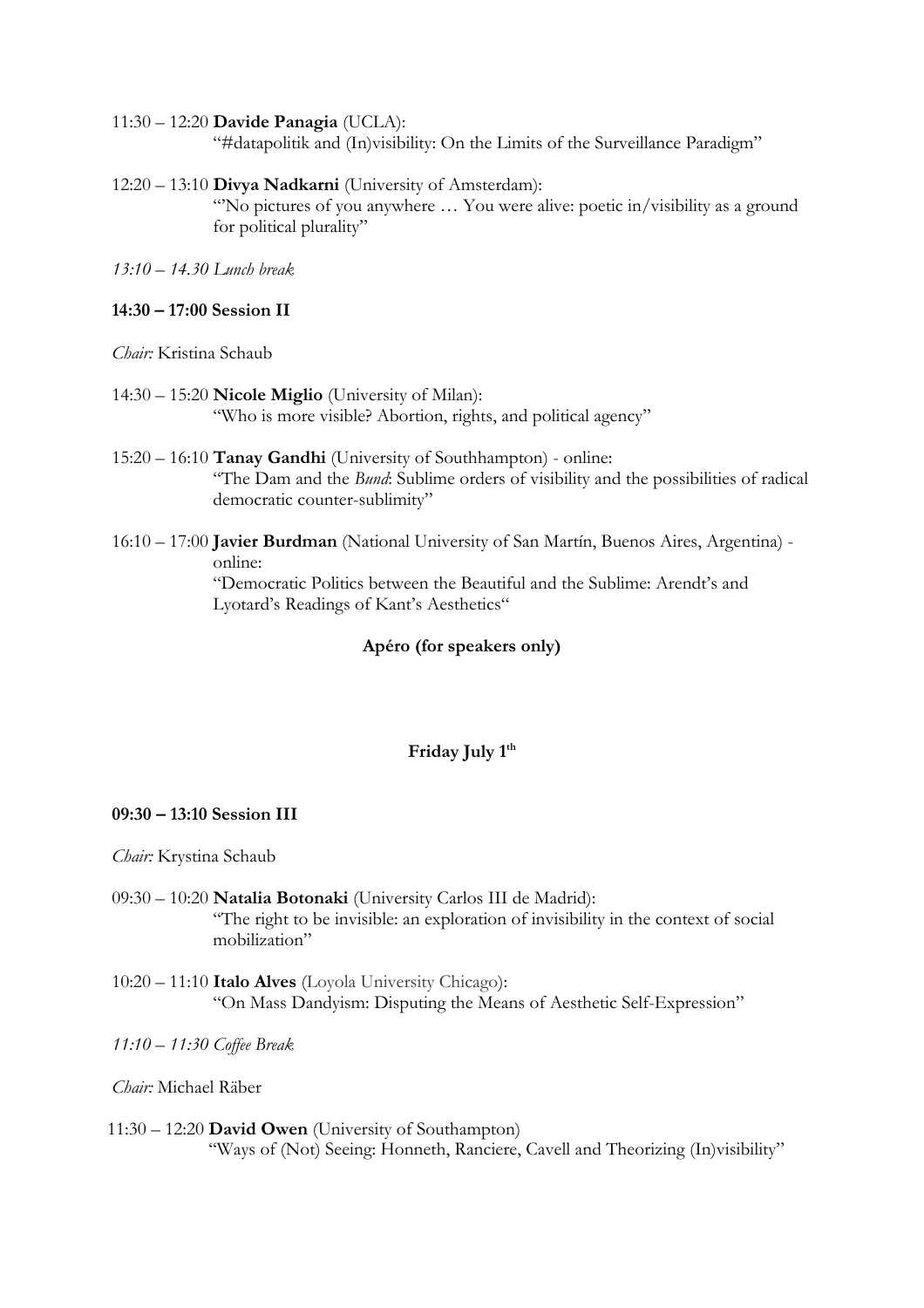12:20 – 13:10 **Josef Früchtl** (University of Amsterdam): "Take your unseen heart and make it into art. On aesthetic presentation and transformation in democracy"

*13:10 – 14.30 Lunch break*

## **14:30 – 17:00 Session IV**

*Chair:* Martin Beckstein

- 14:30 15:20 **Tina Chanter** (Newcastle University, UK) online: "How can Rancière help us to think the black lives matter movement, and how can the black lives movement help us to rethink Rancière?"
- 15:20 16:10 **James Garrison** (Baldwin Wallace University) online: "Black Bodies That Matter: On Invulnerability"
- 16:10 17:00 **Liliana Gómez** (University of Kassel) "Performing human rights: art, activism, participation"

## **19:00 Conference dinner (for speakers only)**

## Saturday July 2<sup>th</sup>

#### **09:30 – 13:00 Session V**

#### *Chair:* Martin Beckstein

- 09:30 10:20 **Christine Abbt** (University of Graz) "The Captivated Gaze and Democracy"
- 10:20 11:10 **Emanuel Alloa** (University of Fribourg) "Invisibility. From Discrimination to Resistance"

#### *11:10 – 11:30 Coffee Break*

#### *Chair:* Michael Räber

- 11:30 12:20 **Cecilia Sjöholm** (Södertörn University) "The birth of the transnational spectator — Arendt's proposals and beyond"
- 12:20 13:10 **Hana Gründler** (Kunsthistorisches Institut Florenz) "In/visible Actions – Disruptive Practices. Art and Philosophy in the ČSSR, 1949–1989"
- *13:10 – 14.30 Lunch break*